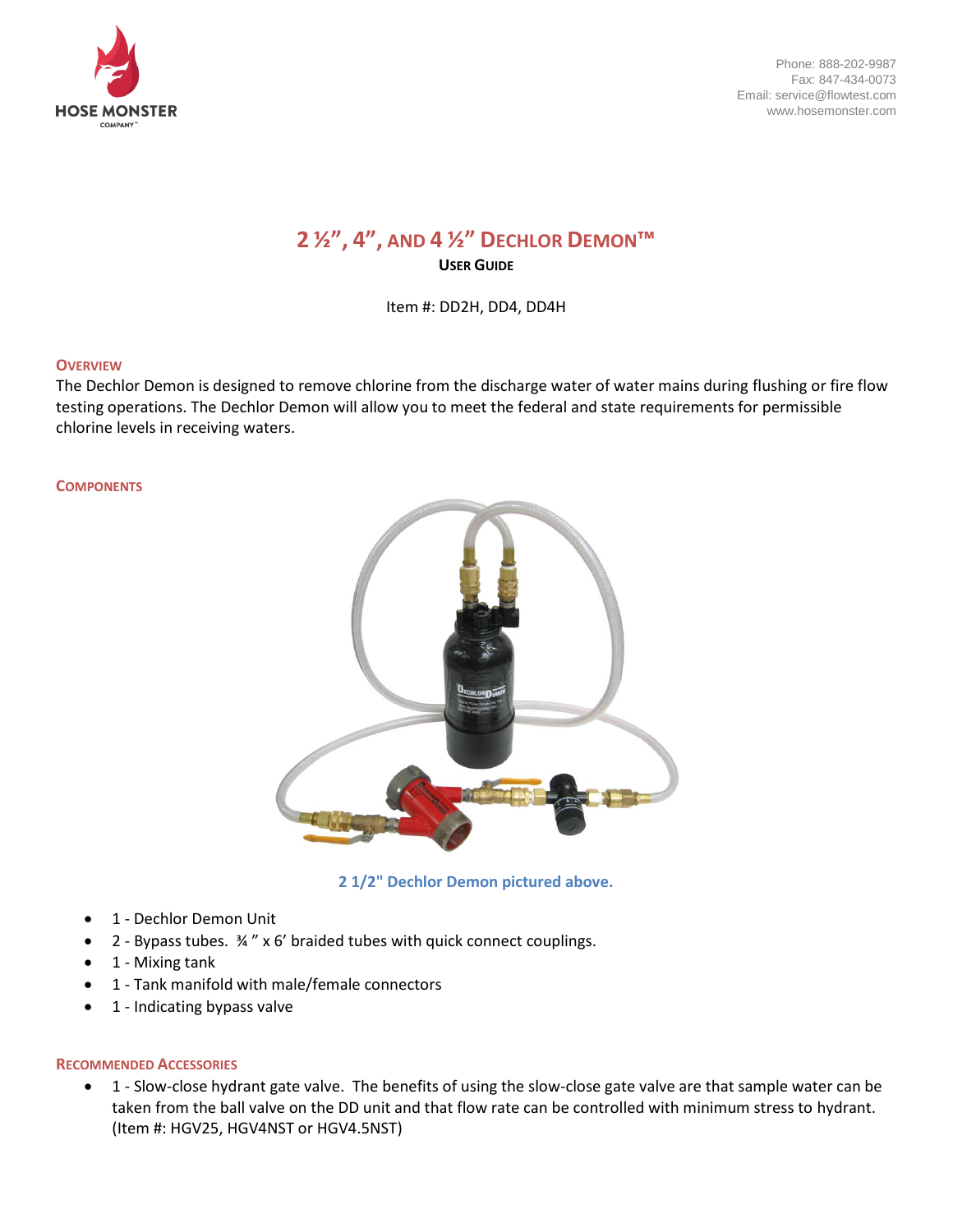## **RECOMMENDED DECHLORINATING AGENTS**

Vita-D-Chlor Tablets (Ascorbic Acid) Bio Neutralizer Tablets (Sodium Sulfite) Bio Max Tablets (Sodium Sulfite)

#### **OPERATION**

The Dechlor Demon diverts some of the flowing water through a bypass and into a mixing tank that contains a concentration of dechlorinating agent. This resulting concentrate continues through the bypass and is injected back into the flowing water. The chlorine is neutralized upon contact with the solution.

- 1) Attach swivel coupling of DD unit to the hydrant port.
- 2) Attach a slow-close gate valve to the outlet end of the DD unit.
- 3) Attach a discharge hose (and Hose Monster®) to the male end of slow-close gate valve.
- 4) Close the three valves: Inlet ball-valve, Outlet ball-valve, and Slow-close hydrant gate valve
- 5) Add dechlorinating agent tablets to mixing tank.
- 6) Thread manifold onto mixing tank. Hold tank in the horizontal position while installing manifold so that the inlet tube doesn't bind against the tablets.
- 7) Attach bypass tube and indicating valve to inlet side of tank manifold and to the DD unit. (Male fitting of DD unit. Female fitting of tank manifold)
- 8) Attach the discharge tube to the DD unit, but not to the tank manifold yet. (Female fitting of DD unit. Male fitting of tank manifold)
- 9) Check that the two ball-valves and the slow-close gate valve are closed.
- 10) Open indicating bypass valve half way. No water should be flowing at this time. (If this is a flow test, bleed air through gauge cap and take static pressure reading when hydrant is fully open and the pressure stabilized.)
- 11) Open the ball-valve on inlet side of DD unit to fill tank. Water will exit the tank manifold outlet when tank is full. Then close ball-valve.
- 12) Attach remaining tube to tank manifold.
- 13) Close both ball-valves.

## **Begin flowing water.**

- 14) Put tank in upright position.
- 15) Open both ball-valves fully.
- 16) Open the slow-close gate valve as would normally be done for flow testing or flushing.
- 17) Immediately check chlorine level of discharged water.
- 18) If too high a chlorine level is present, open indicating bypass valve to ¾ open or add more dechlorinating agent into the tank.
- 19) If there is zero chlorine in the discharge water, the inlet indicating bypass valve may be closed slightly to conserve the use of dechlorinating agent.
- 20) Adjust indicating bypass valve as appropriate.

Check chlorine level as necessary and adjust indicating ball valve or add agent to the tank to achieve desired level. Since many factors can affect the dechlorination reaction, always test treated water for residual chlorine levels to assure complete dechlorination.